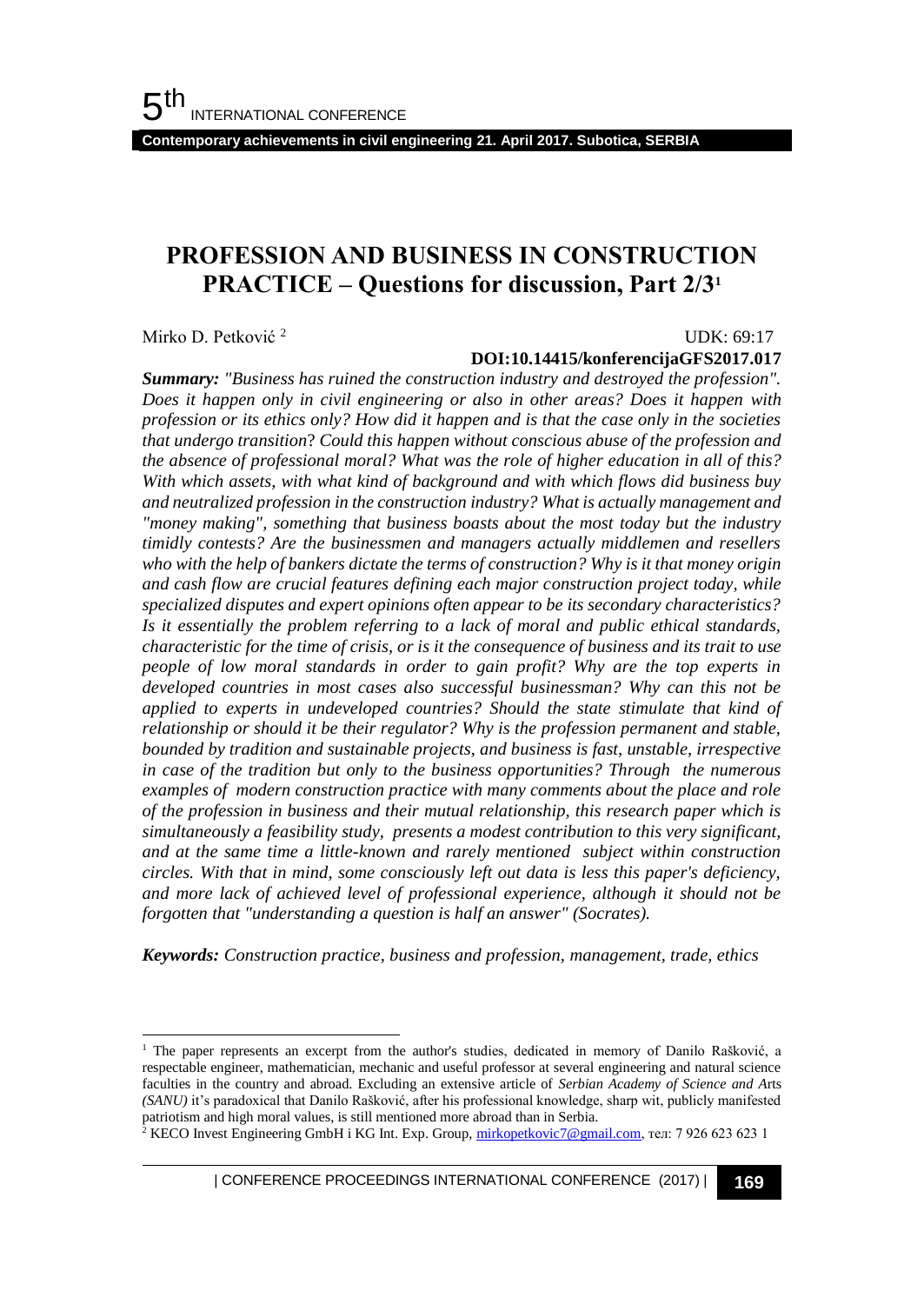l

### **Савремена достигнућа у грађевинарству 21. април 2017. Суботица, СРБИЈА**

## **1. INSTEAD OF AN INTRODUCTION: A QUESTION**

The paper dedicated to the relations in the modern construction practice started with a number of questions and wonderings of the man who is also known as a great conqueror and supposedly as a builder of several ancient Alexandria and towers.

At the same time the presented illustrations and some answers closely associated with personal ethics and social morality.

It continues with exactly the same question and wondering: if Alexander, and later the Romans lived and built on the basis of robbery, therefore, on the basis of what kids should not learn in school, is modern construction based on the same principles with the only difference that now we should teach children this in schools?

If it is based on who robs who and in which manner? Especially where it is being built and the local economy is not making money for construction.

## **2. SOME EXAMPLES VS. METHODS AND RESULTS**

Part 2/3 of the paper represents the author's review of the relevant issues observed more in terms of absence of system support and state regulations as well as the inadequate role of the profession. Often, such a role is the result of a lack of professional ethics and social morality, i.e., the lack of those values that are getting less attention in the societies that undergo transition and underdeveloped countries, but in most modern, transactional projects, they create all other relations.

Through numerous examples of projects from practice on which the author has been working that is being confirmed<sup>3</sup>- but also challenged, depending on the point of view and achieved level of professional experience through which the problem is observed.

This is not a theoretical debate but a very rare and in many ways unique review on the substance of practical management and control of projects with associated anomalies from feasibility study to handover.<sup>4</sup>

**2-1. Business without the support of the profession.** As a result of inadequate professional support to the construction<sup>5</sup> of the directorate building one of the largest state companies in Krasnodar territory, an 80-meter high building started to settle and crack (Figure 1e). In 2012 the handover of the building, which followed after the change of the

<sup>&</sup>lt;sup>3</sup> The exception is the "Belgrade Waterfront", which besides being a little insulting at tone and good taste, nothing new and the unknown does not bring (For mor details see Part 3/3).

<sup>4</sup> Most of the mentioned cases have their own pandam also in Serbia, as a society with a developed construction industry but with change of ownership modelled on original accumulation of the capital.(Part 3/3)

<sup>5</sup> We are talking about transactions of different origins, compositions and flows with the inability to centralise and synchronise operational plans of financing and construction due to the amateur way of managing the project. At the same time with the full freedom of manifesting many human weaknesses in the part of the transaction costs and thus confirming the gesture of one influential man on the reality of Serbia and the well-known businessman in the field of construction, media, educational institutes and banking, who gave up professional services for business needs The manner of making a network, the use of data banks, recommendations and dossiers, biographies, the hiring of expert anonymous, individuals with dubious biographies, a beginners knowledge, cyber-engineers along with a handful of degrees, professional and scientific titles etc. were only following characteristics of this and other similar projects today.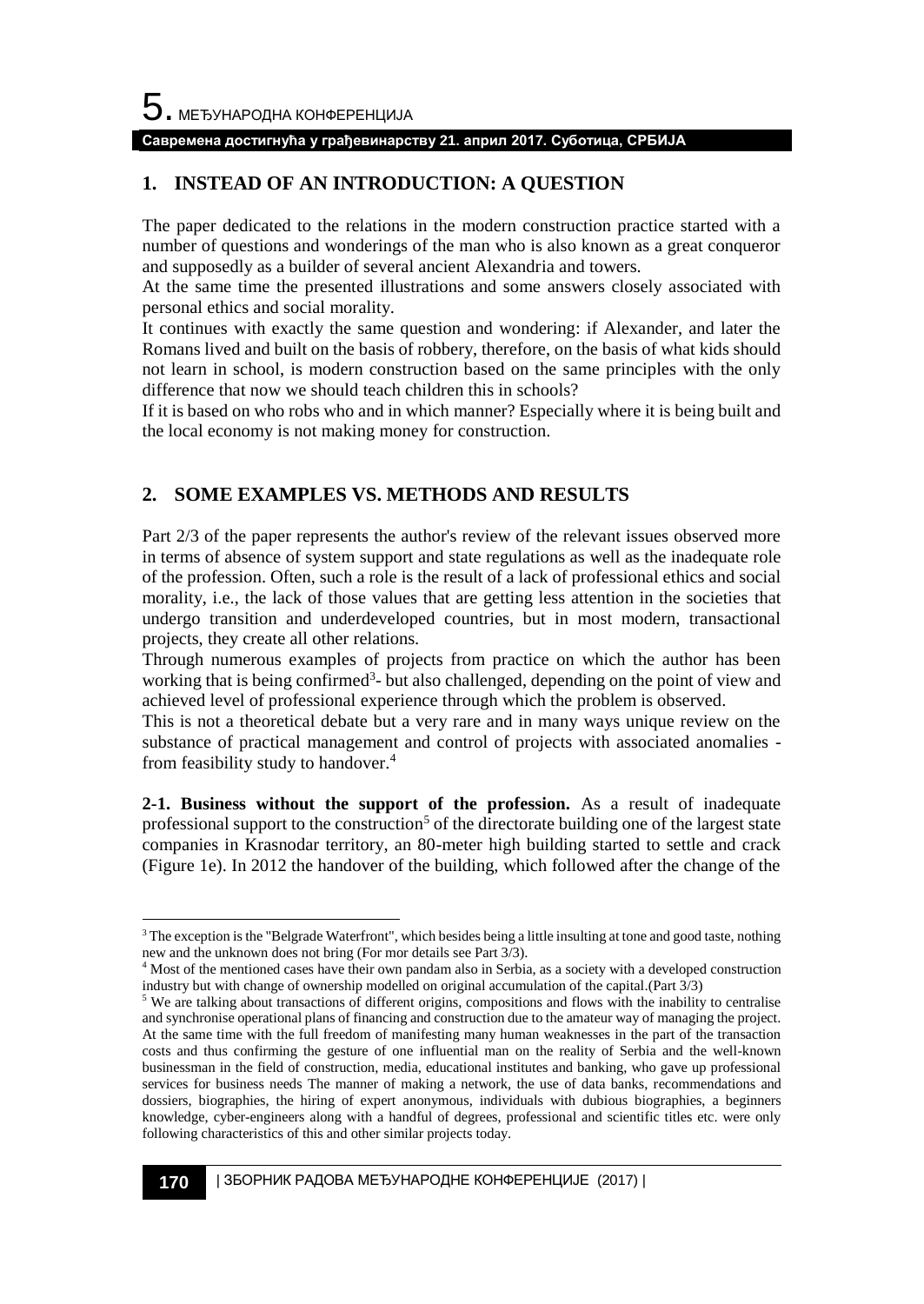#### 5 th INTERNATIONAL CONFERENCE

l

**Contemporary achievements in civil engineering 21. April 2017. Subotica, SERBIA**

management board and president of the company, during the drafting of the overview launched questions about spent resources.



*Figure 1. Glamorous beginnings and inglorious endings in construction practice*

That led to a dispute :-) in which the parties of the dispute were ex-business partners, one of which is with the majority state capital. Bearing that in mind and as well as the characteristics of the project itself<sup>6</sup>, the problem can not be solved with conventional methods from the field of business with the help of a dedicated and controlled profession. The absence of a solution makes it difficult for a new influx of money, and business partners not only do not want to but can not, without additional income, return the stream of money, it is operationally unrealisable along with any other solution. At the same time, every lasting engineering solution to the problem which is justified by the profession, is not justified from the aspect of business because it leads to the initiation of personal responsibility, and thus to changes or suspension of cash flows in the existing network. Because such changes or terminations mostly financially affect new entrants, this leads to the postponement of solutions for the problem of settling and the masking of cracks. In this way the authors inventive solution, which can applied to any similar problem in the

<sup>6</sup> These projects do not define the practical engineering solutions nor the formal authority (since they do not have to be real nor permanent, e.g., props company, responsible persons, the person who executes the acts and others.), but property relations and support i.e., ownership structure and methods of making decisions, and even closer, the features and flows of money (type, origin, shape, way of providing guarantees, letters of credit, etc.). Accordingly what is not in the final and in the handover law can legally not exist - which is not uncommon with the names of Serbian constructers and designers. In this way all of the disposable and legally not taken money, because of the non-existent state support, is called into question. Although business through its' transactions brings every professional job to illegal flows, the state administration is the one that regulates relations in the least painful manner and protects the profession so that it remains safe in these kinds of jobs. (see Example 3.) This significantly increases the performance of ending each job, and the necessary control and management mechanisms are given back to the profession.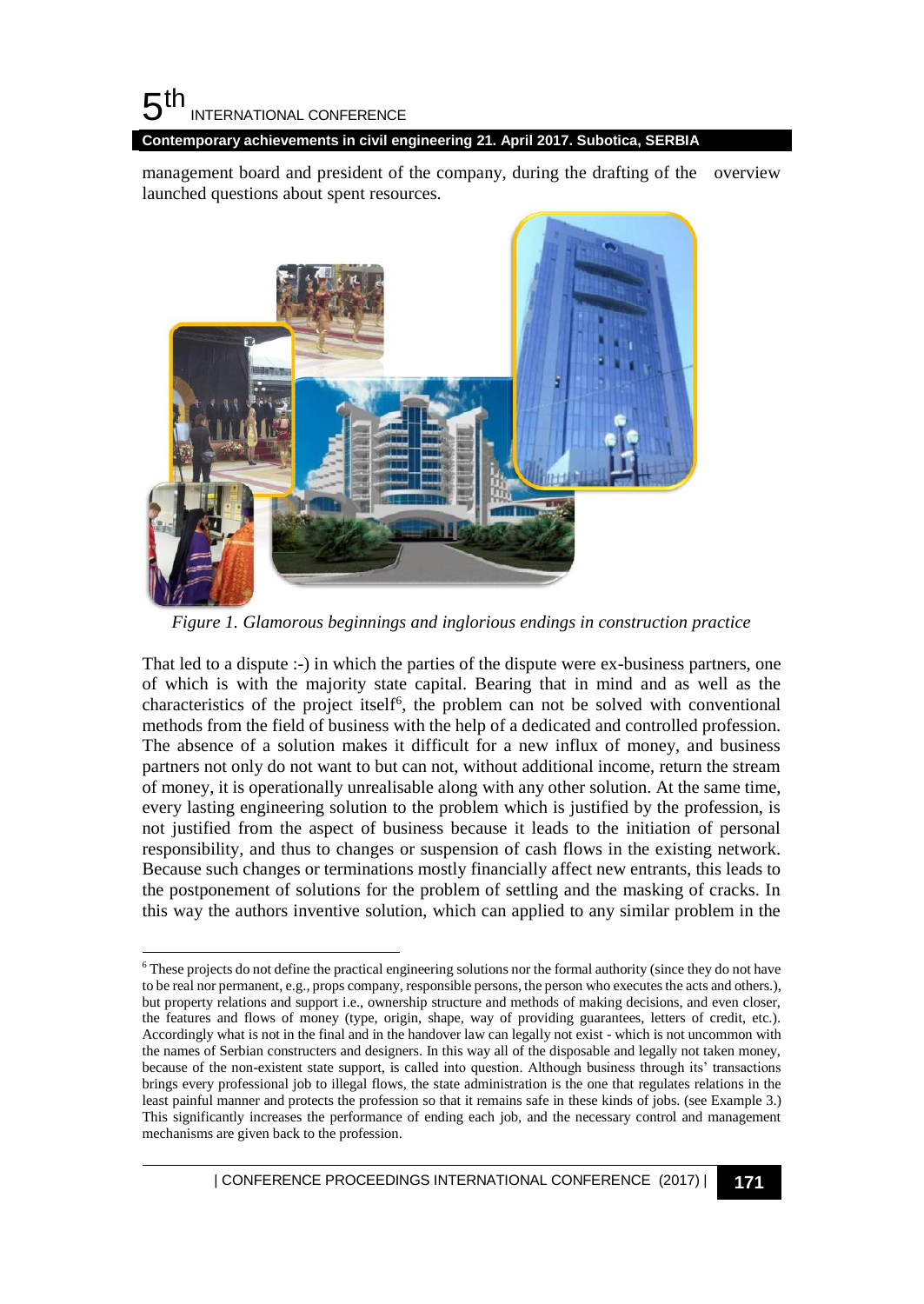world, coupling part of the floor to the foundation and the corresponding feasibility study are not taken into consideration. In summary, inadequate professional support, caused by the insufficient experience of the business partners, especially the main contractor and designer, apart from personal benefits from transaction expenses, enabled the realisation of necessary social benefits from the project**.** 

**2-2. Business without centralized control.** In essence, a similar problem is characterized by a large and complex project worth over 300.000.000, 00 USD, the joint venture management, foreign main contractor and designer, greater professional challenges, additional inflows but also independent and unsynchronized control of cash flows (Figure 1d). In the beginning that hampered with the centralised way of managing the project and enabled the same which was directed by more individual and personal requirements of those who has taken on the appropriate role in the transaction part of the project. Consequently, it was not possible to provide such a funding that would ensure the continuity of work**,** the planning and cost control. At the same time, the participation of state-owned companies dictated the application of state regulations and therefore dictated the appropriate monitoring. This additionally burdened certain participants in the transactional part of the project who were unaccustomed to this kind of work. As a result of all this, the project was interrupted, only to be continued in an environment with cash flows of low intensity and inadequate needs for the project.

Otherwise, because of the need for the handover an expertise was performed that was done by respecting the rules of the profession. Although these overviews and handovers are rarely done by independent experts this time the rules were bent. The reason for this was the non-centralized management, which reduced the quality of control of partner relations. Outside of the cash flows which ceased, that could have been established only through a real overview of the situation in which the commission of experts should have had the necessary freedom

**2-3. Business without code of practice and government regulation- highwaymen.**  *High-class tourist resort "Chernomorets"(now Chernomoriе) with a 10-floor-SPA-hotel with 5 stars (system Kempinski ), two residential buildings, each with 5 star and 4-8 floors, a park and accompanying facilities (swimming pools, bungalows, parking and others), the total area of 90 / 120.000m2 and value over 200,000,000.00 USD.* This example is indicative because it not only points to the intricate relationships in modern construction practice due to the origin of cash flows, but also on the behaviour outside the professional and ethical codes. At the same time it also points to the need for government regulation i.e., system supports :-) for the profession when trying to obtain and bill the tasks with as few intermediaries.<sup>7</sup> Otherwise, all parts of the construction industry are encouraged and forced to engage in illegal business.

l The problem of appropriate paperwork, the application of regulations, unit price formation, overviews and payments, which lead to disputes, indicate the importance of system support and regulation, as well as the consequences of their absence (Example 1). That is one of the reasons why in modern construction industry, there are rarely any Serbian companies which are organisers, creators and affair mangers but they are mostly executors of others ideas and visions. Of no lesser significance are the problems of securing the appropriate permits, letter of credit, bank guarantees etc.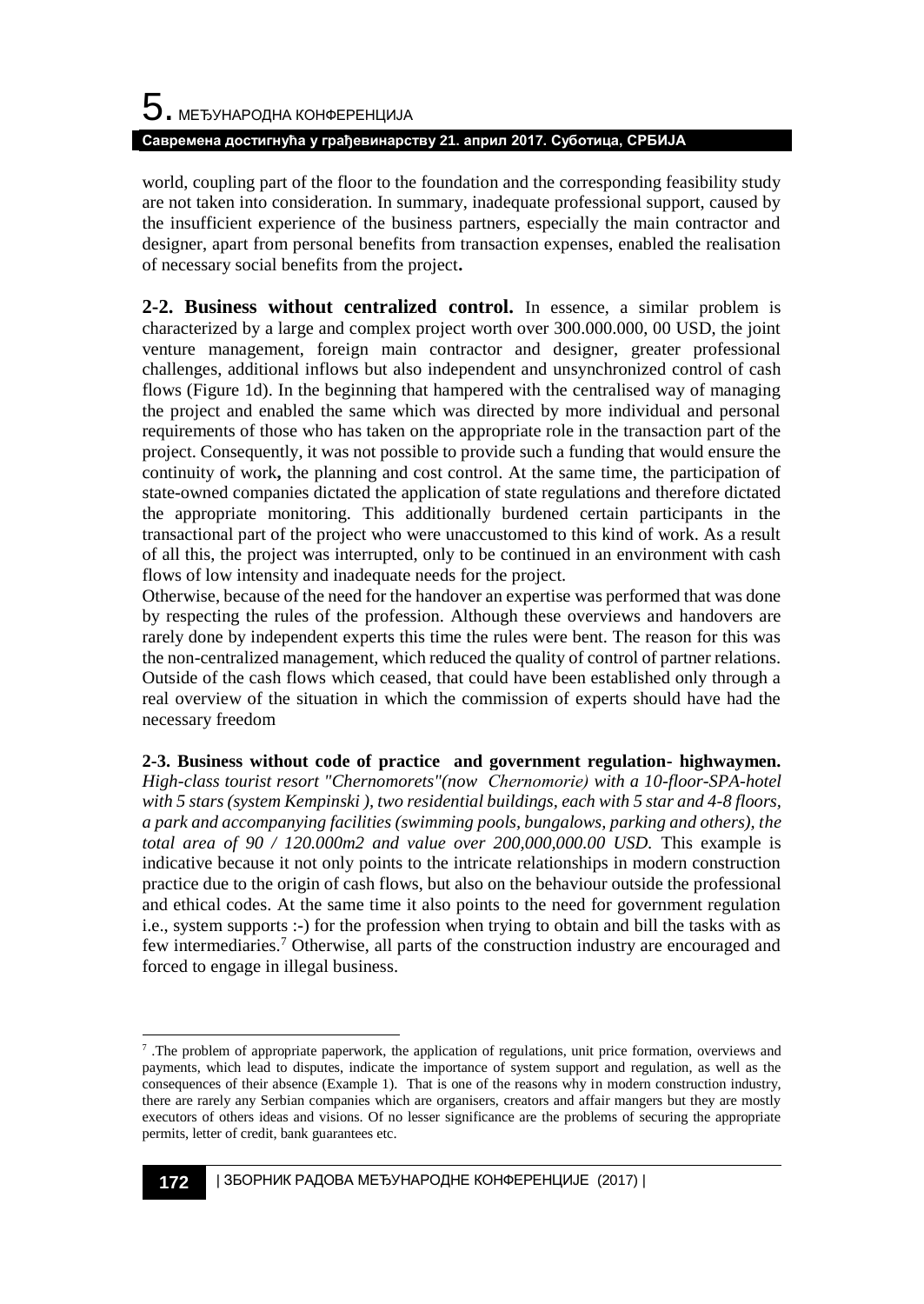#### 5 th INTERNATIONAL CONFERENCE

l

**Contemporary achievements in civil engineering 21. April 2017. Subotica, SERBIA**



This is the reason why more details are stated.<sup>8</sup>.

*Figure 2. High-class tourist resort "Chernomorie" 5stars: An excerpt from the author's preparation of tender documents with a model of the project from an investment forum*

The official investor of the project was the final beneficiary of his *PO Chernomorets*, the authors of the project and of the architectural solutions were a dedicated formed company of financiers *Tanmiya Management & Development Limited,* and the *British company Wimberly Allison Tong & Goo Limited (WATG)*, and the project manager Jordanian Ma'Moun Al Hunaid. Along with Rory Hopkins and Matthew Lamb was the same author of the architectural design, while John Goldwyn and Mark Kowalski from the *WATG*'s were the authors of landscape architecture. The project management is entrusted to the company *Klever Asset Management* (or *Klever Grupp Ltd*) in partnership with *Attelborough Holdings Ltd.* The newly formed company *IMAN* with the Russians as the chief engineers was the main designer, while the elaboration of the project was entrusted to *ARUP (Ove Arup & Partners International Ltd.*) directed by A. Hart and with Yu V. Ilyin as chief structure engineer. After encountering and getting an insight into the organization and the manner of work which he directed, a request was submitted to the author by the *Klever Asset Management*, that the offer<sup>9</sup> for the supporting concrete structure be sent. The *ARUP*'s preliminary design without the feasibility study served as the starting document for the preparation. The preparation was carried out at a high

<sup>8</sup> This is the reason why the recent initiative for the unification of all the resources of the former YU-area, with the goal to form a joint appearance, failed. Another inception, also from a more personal and less social interest, is the project *Belgrade Waterfront* in which the ruling group appears as a guarantor and as a business partner in the construction industry with a dedicated and controlled use of the profession, as well as an external mechanism of project management.

<sup>9</sup>At the time of the visitation of the Olympic complex in Adler and on Caucasus, invited by the largest Russian companies in Sochi: *Olimstroy (Олимпстрой), Monarch (Монарх) and Transkomstroy (Транскомстрой)*.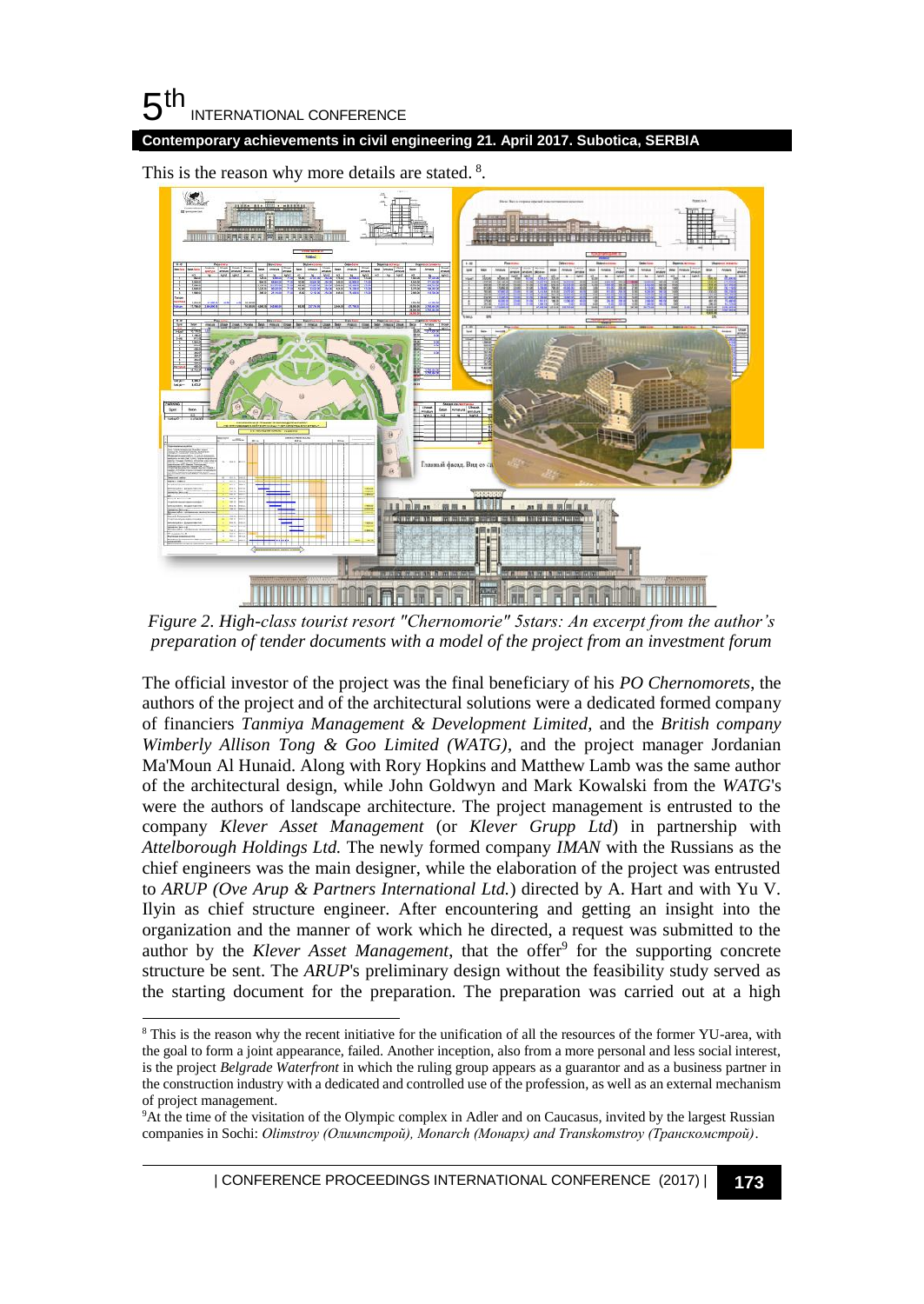# $\mathbf 5$ . међународна конференција **Савремена достигнућа у грађевинарству 21. април 2017. Суботица, СРБИЈА**

professional level with the correction quantity and unforeseen works and a very detailed elaboration of this part of the project (schedule of construction, financing plan, site organization, price analysis of domestic and foreign labour, mini-max of human and material resources, specification type and the amount of work, labour cost of potential local contractors, the price of concrete, the coefficient of labour flux, risk factor, etc. with the elaboration of variants of stable funding and the unstable delivery of construction materials). At the same time the inflection points with jumps in the curvatures for optimization were determined<sup>10</sup>. The total amount of mass concrete for that part of the project was over  $67.000m^3$ , with more than  $11.500.000kg$  of reinforcement and a target completion date of 6.5 (9) months. The optimal price with the speed of placing concrete of around  $10,000\,\text{m}^3/\text{month}^{11}$  was around  $50,000,000.00$  USD, with a period of 8 months whereby 2 months were for preparations. The deadline under 8 months significantly enlarged the cost of work because of the increase of fixed costs and a decrease in the specific efficiency, while the deadline of over 9 months posed a risk due to the greatly reduced possibility of control by the contractor. In order to get a greater number of subjects from Serbia involved in the realisation of the project the author had not bypassed by *Serbian Chamber of Commerce, the Ministry of Foreign Affairs, Energoproject, Civil engineering faculties in Belgrade and Niš*, individuals from *Genex, Arup, Mostproject* and numerous Russian and Serbian contractor companies from the USA, RF and Serbia. He also refused the offer of the Turkish *Renaissance Construction* to, under appropriate conditions; help them with taking on projects for the construction of the complex. The problem that appeared outside of the transactions was difficulties with providing advance payment guarantee for a 20% advance in the amount of 10,000,000.00 USD, i.e., delivery of proper letters of credit and bank guarantees. *EvroAxis Bank* as the only bank in Moscow with the Serbian state capital, and which was already a participant in the construction of the project site showed no interest in participating in the job (later due to the unperformed recapitalization and the unrealized strategic partnerships the banks' licenses were confiscated by the *Central Bank of Russia*). Apart from a few aimless meetings, and even strange conversations the state institutions in Serbia showed a similar lack of interest and unwillingness for practical work. The entrance of the Swiss company *PGP Engineering SA* (NM), based in Lausanne and with a branch in Moscow or *PGP Engineering Ltd*. with headquarters in Belgrade<sup>12</sup> and a former sales companies of *Genex*, based in London (SDJ) only magnified the problem. In the end, it was finally finished with the organised sale of information to two Serbian companies by the newcomers. Although this is probably the best ever preparation of plans and cost estimates for such jobs in the RF, however the lack of regulation and system support provided by the state, which stimulate legal affairs and

l

 $10$  The same principle of the curvatures of optimization was applied by the author more than 30 years ago during the handover of works of the factory to the NPK-fertilisers (RTB Bor, Serbia), in response to the question of when and how to, in the accounting lists and in applying the sliding scale, calculate the masses and developed surfaces of the steel construction.

<sup>&</sup>lt;sup>11</sup> The amount corresponds the most efficient Serbian company from this field in Moscow is 17% lower than the maximum speed achieved by Serbian builders when building 5 star buildings (6-12.000m3 with 4,100 m2 / month, according to the turn-key system

<sup>&</sup>lt;sup>12</sup> With good glamour, portfolio and references on designing and constructing facilities in Russia, Switzerland, Italy, Bulgaria, Libya, Iraq, Japan, the USA and the former Yugoslavia, the chief designer and artist licenses, as well as the possibilities of financing projects through Swiss banks. The manager was an engineer, in addition to being and academic with numerous contacts and modest professional knowledge. It is similarly referred to the representative company from London.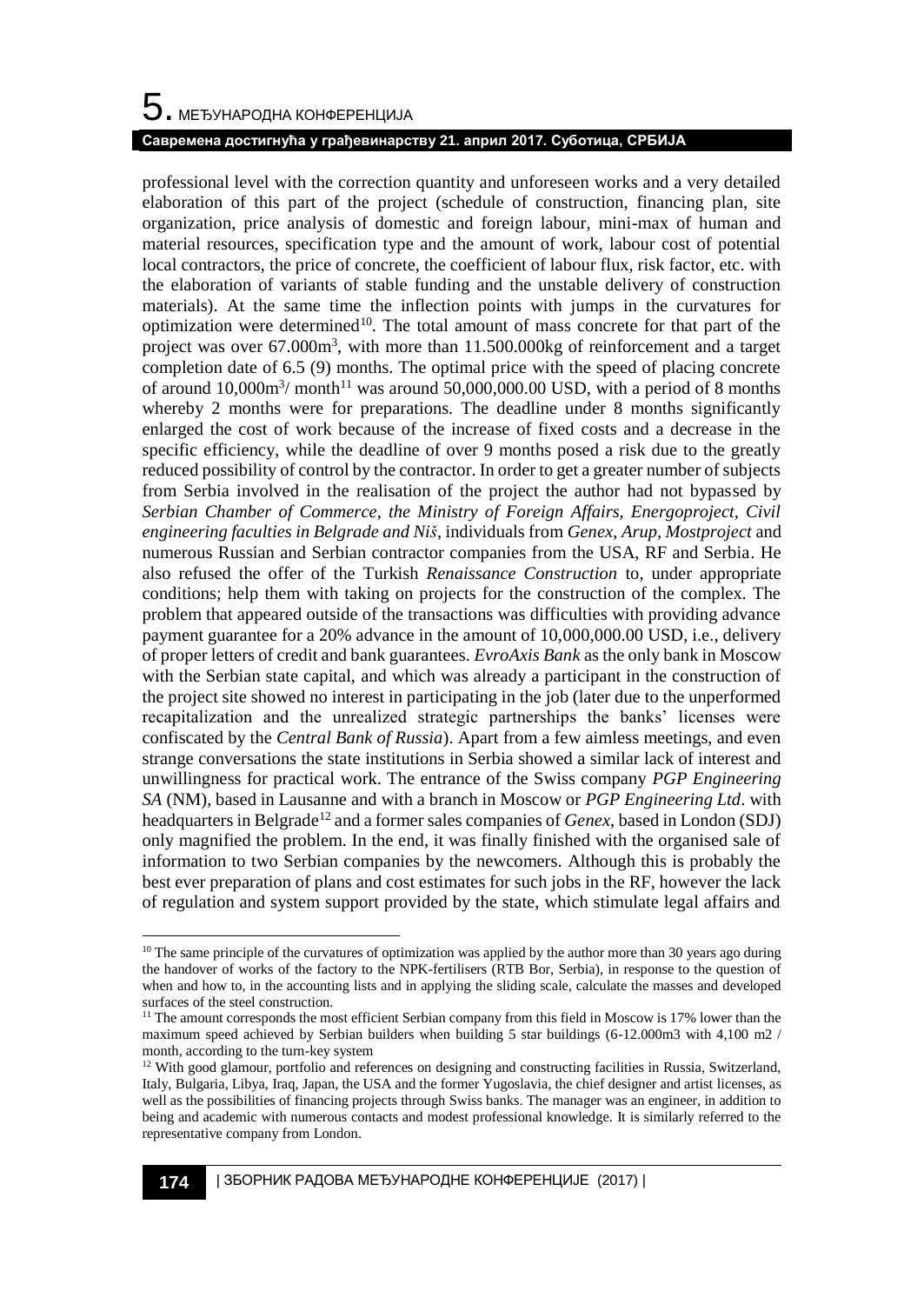#### 5 th INTERNATIONAL CONFERENCE

l

## **Contemporary achievements in civil engineering 21. April 2017. Subotica, SERBIA**

define the way they are carried out i.e. rules and thus the absence of morality and professional ethics, prevented the author to continue his work on the project. After the exclusion of *Harwinter* (SO) from the project, a formal decision of the board of shareholders<sup>13</sup> stated that the construction of the SPA-hotels and the residential property no. 2 will be appointed to the company *AO Putevi Uzice* (VM), and the no. 1 will be appointed to the company *OOO Svatstroy (OOO Сватстрой)*. The guarantee mechanisms that individual companies outside of Serbia provide with ease and without specialists and without its own operative<sup>14</sup>, this time was provided by one Russian trading company. Shortly after that, the company *OlimPlûs (ОлимПлюс)* took over the role of the investor and *Olimpstroy (Олимпстрой)* took over the role of the real estate developer and responsible contactor, whereby the earlier investor left the job and without sanctions handed over the right of building. **:-**) In accordance with the new influence of the new investor the capacity of the hotel increased by 25%, with a total cost of over 200,000,000.00 USD and the completion deadline of 18 months. After the bankruptcy of the main contractor, with the help of a *Renaissance*-Turkish company *EMT Erimtan Müşavirlik TAAHHÜT Ticaret A.Ş.* took over that role and the designer of the development of the project was also a Turkish architectural company *ÖNCÜOGLU + ACP Mimarlik.* Everything else that characterizes the previous examples also characterises this one, except this one is also characterized by the proximity of large flows of money which after many changes led to the completion of the job.

Regarding the participation of the Serbian builders, apart from the unpaid wages and on that basis, the project in Serbia didn't bring any benefits to the additional personal benefits of individuals. In relation to the hotel *SPA Splendid in Becici 5 \** the project *Chernomorets SPA 5 \** offered more, and because of the manner of getting and keeping a job it achieved less - with significantly more funds spent. Despite advertisements, pre-sold and leased space complexes it is not sustainable without those same flows and the needs which led to its construction.

**2-4. Business and nobles - An instructive example and a didactic comment. :-)** *The diversion hydropower plant "Ponte de Pedra", on the river Sucuruina in the state of Mato Grosso – Brazil with the power of 30MW and starting values of around 33.000.000,00USD,* represents a complex consists of dam, derivational pipelines, two water tanks, turbine pipelines and a machine building with an exhaust channel. In order to prepare for its concessional construction, with the participation of domestic and Russian industry, the author of the paper and the mechanical and electrical engineers from the *Energoprojekt* and the *Faculty of Mechanical Engineering Belgrade*, conducted a detailed analysis of the existing feasibility study and then made the appropriate changes on parts of the whole system. In order to minimize eventualities and reduce risk in the construction of complex the whole project was elaborated to the level of end economic parameters. In

<sup>&</sup>lt;sup>13</sup> As a part of many unknown individuals, the Moscow telephone companies and Russian off shores in Cyprus. <sup>14</sup> An example of this is the Austrian *Strabag AG* with a branch in Sochi, which in 2011/12 easily got jobs, and then at a low price gave them over to others to do. Although, like the one in Moscow, it is registered as a Serbian firm, apart from the doers there were almost no Serbian officials and experts. Even experts at all, which is the reason why the author, on request of the new office from Austria in 2012, submitted and did the organization of the construction site. In all of this, the paradox is that in Serbia a century ago, the system of state support with guarantees and letters of credit was more efficiently.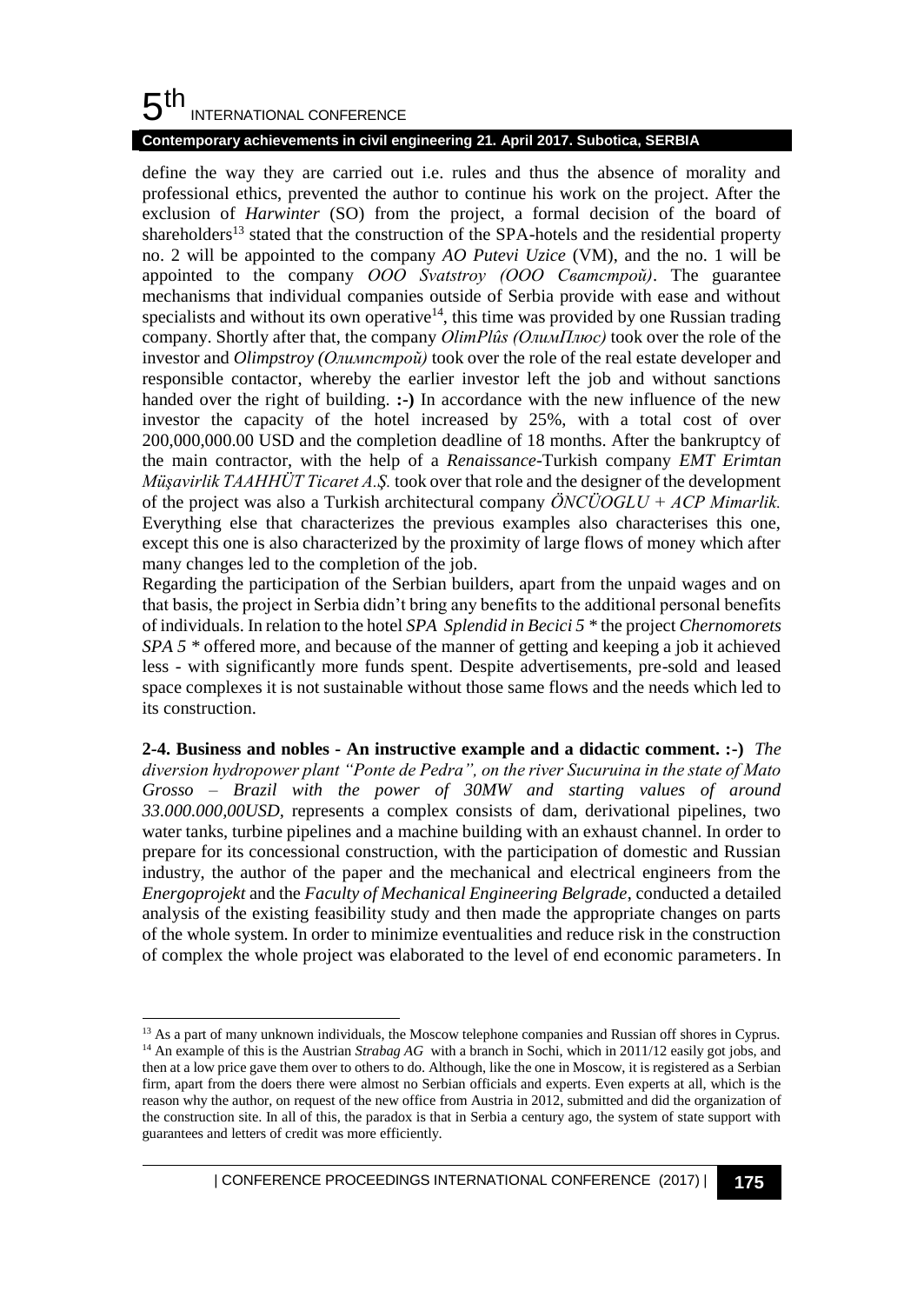doing so, the amount of work, materials and related equipment were completely defined<sup>15</sup>, and their advantage with appropriate tolerances and good energy and economic performances was established<sup>16</sup>.



*Figure 4. HE Ponte de Pedra: The appearance of the object with an excerpt from the author's preparation of plans and cost estimates*

In contrast to the previous projects, this example shows how from the project involving a relatively small hydropower plant and small business, a big business is made if the project is managed by a firm with tradition in this and has full respect for the profession.

A value of the project which was proposed several times (over 100,000,000.00 USD) with the appropriate magnification of the installed strength was not a hindrance to the company *Impregilo* which got the job and finished it in 2004, while respecting the rules of civil engineering as a profession, as well as business in the least bad sense of the word<sup>17</sup>.:-Unlike the previous case the wider benefits achieved through practical experience of participants, fair play and high inputs, i.e., the risk free "project pumping." is here of more significance. The project launched and developed the profession a long time ago, business recognized it as a "business opportunity" and the state with the help of its profession allowed for it to be used under the terms which it legally arranged. In other words the state has allowed to the business to enter the game, and then play with its' own money not allowing it to pump money from local taxpayers and the money that is earned by the

l

<sup>&</sup>lt;sup>15</sup> As a part of that, for the purpose of calculating the total amount of concrete reinforcement in both directions, a special, very fast process of analytical and graphical calculating of the surge tank was developed (Figure 4.). <sup>16</sup> The total value of construction in the period of up to 3 years of construction was 1.093USD  $\hat{/}$  kW.

<sup>&</sup>lt;sup>17</sup> While in business, transactions are more important than the construction of the facility, poor management of the project in which the budget is changed can lead to a halt in cash flow or the suspension of work which is typical for undeveloped companies without a profession and tradition. In this case it was about the participation of the leader in the construction of the dams, hydroelectric power stations and a large scale of operations in the construction industry with the majority of the ownership belonging to Fiat, whereby the power of the hydroelectric power plant increased to 176 MW, with 130 km of work length and an accumulation which requires 14.5 km2. This also similarly applies to Bechtel and many other famous world's companies.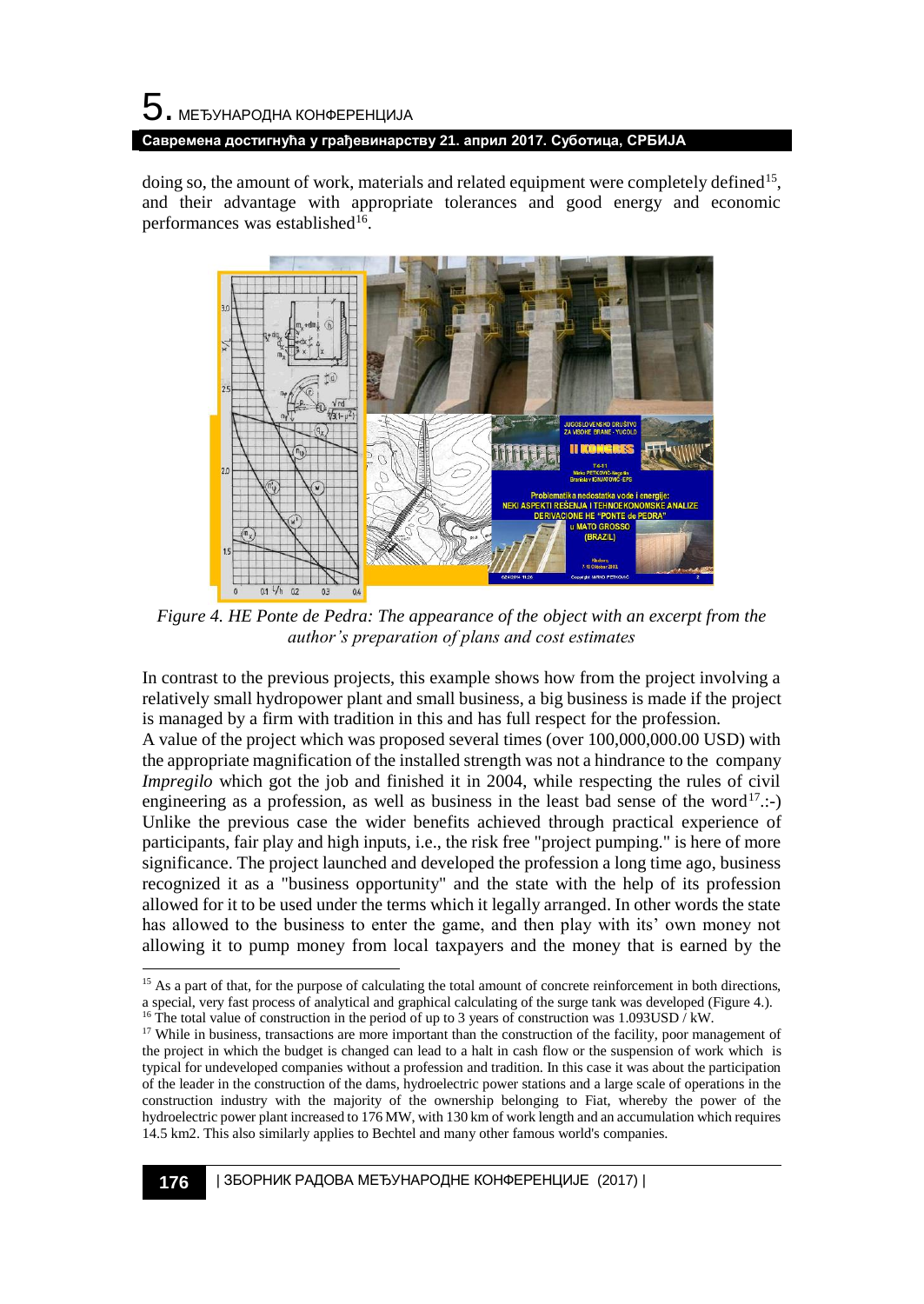#### 5 th INTERNATIONAL CONFERENCE **Contemporary achievements in civil engineering 21. April 2017. Subotica, SERBIA**

profession i.e. not allowing it to put state properties in the project and so increase its stake in the business and in the same time to get all transactions costs without any expenditure<sup>18</sup>. Thus, the government enables the business to manage the construction of project in accordance with the needs of the profession, which it clearly defined. So, the state is the one that should regulate relations, and not be the ringleader of illegal cash flows **:-).**

**2-5. Business and accidents – Hic Rhodus, hic saltus.** High class touristic, recreational, commercial and sports facilities from our near and far environment, useful area of up to  $100.000$ ,  $00m^2$  and values of projects up to  $500,000,000.00$  USD They all point to some not so rare particularities and even those on the other side of the law, which business brought and introduced into modern building. Especially in societies in transition or with a autocratic regime. Due to the limited space only basic information about the projects is presented along with the authors' original photos, and in the third part of the paper (Part 3/3) a more detailed descriptions with comments are provided.



*Figure 5. Accidents and ways to regulate some relationships in the construction practice*

**2-5.1. Conflict of interest between local authorities and businesses. The demolition** of part of a high class tourist complex  $5^{*19}$  and the cutting of the fundamental plate, foundation beams and support columns (Figure 5a, 7a). Although the formal reason for this was the contractors' contempt of the existing regulations, i.e., the continuation of the construction without the decisions of the competent authorities in the construction industry is at the same time also one of the ways of regulating mutual claims for modern transaction operations.

l

| CONFERENCE PROCEEDINGS INTERNATIONAL CONFERENCE (2017) <sup>|</sup>**177**

<sup>&</sup>lt;sup>18</sup> It is widely used in countries in transition that are ruthlessly being depleted. In addition to the entities involved in the construction industry this applies to banks, metallurgical complexes, chemical industries, agriculture and others.

<sup>&</sup>lt;sup>19</sup> With the value of the project from 1000/1400 USD/m<sup>2</sup> (*Chernomoretz* =  $\sim 1,700$  USD/m<sup>2</sup>)